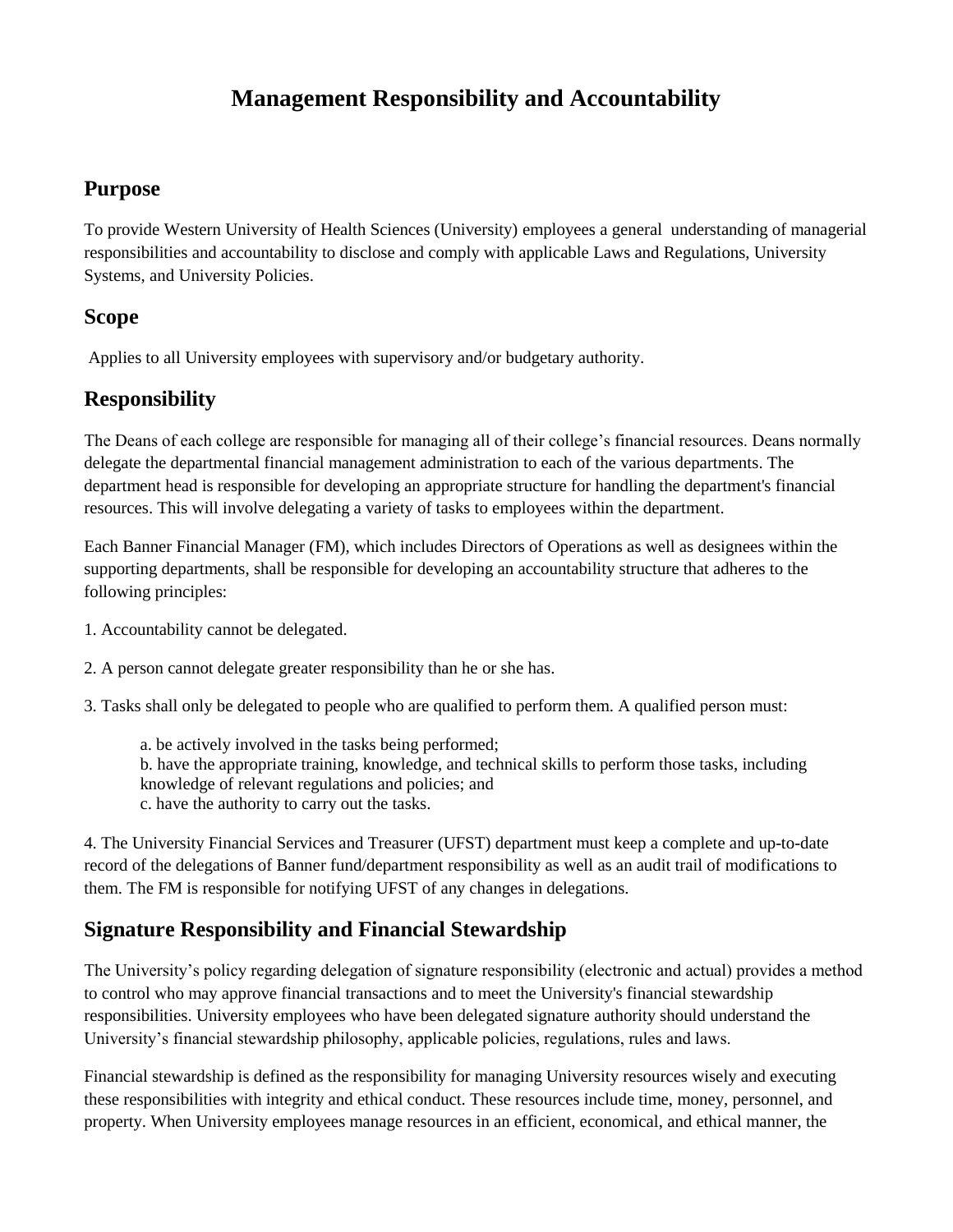result will be better achievement of the University's overall mission to produce, in a humanistic tradition, health care professionals and biomedical knowledge that will enhance and extend the quality of life in our communities through teaching, research, and public support.

Stewardship responsibilities encompass total oversight of the resources assigned to each employee as well as those resources available for use. Financial stewardship responsibilities include:

- 1. Spending money and monitoring expenditures in a fiscally responsible manner.
- 2. Purchasing goods and services in compliance with Federal, State and University regulations.
- 3. Helping others in their financial stewardship efforts.
- 4. Being accountable for your actions, equipment, funding, and time.
- 5. Encouraging others to be good stewards of their resources.

### **Financial Management**

#### **Section I: Budgeting Financial Resources**

Each operating department at the University requires financial resources to perform its role in the University's mission of research, teaching, and public support. Each FM is responsible for ensuring that the department manages financial resources in an efficient and cost-effective manner.

Each FM shall adopt the following practices to ensure sound financial management:

1. All budget transfer requests must be reviewed and approved by the Office of Budget Management, Planning  $\&$ Analysis. The budget provides tools to project resources necessary to achieve a department's goals and objectives.

2. Any variances from anticipated receipts and/or planned expenditures in currently authorized budgets also need to be reviewed on a regular basis, no less than monthly, and requests for budget reallocations prepared and submitted as found necessary.

3. FMs must operate within their approved budget. When expenditure requirements exceed the approved budget, justification for such excess expense must be provided to the appropriate dean, department head, provost or Treasurer prior to expenditure.

4. Any significant modifications in the budget for anticipated revenues or planned expenditures should be linked to specific goals, objectives, strategies and in approved planning documents or in approved policy changes.

5. Any questions or issues concerning budgetary or financial transactions as reflected in Banner, such as:

- a. unexpected transaction, expense, requisition or purchase order
- b. missing budget transaction, expense, requisition or purchase order
- c. unresolved outstanding obligation, whether requisition or purchase order

should be brought, as quickly as possible, to the attention of the appropriate office or offices within UFST or Sponsored Programs and Contracts Management (SPCM) so that corrective action can be taken if necessary.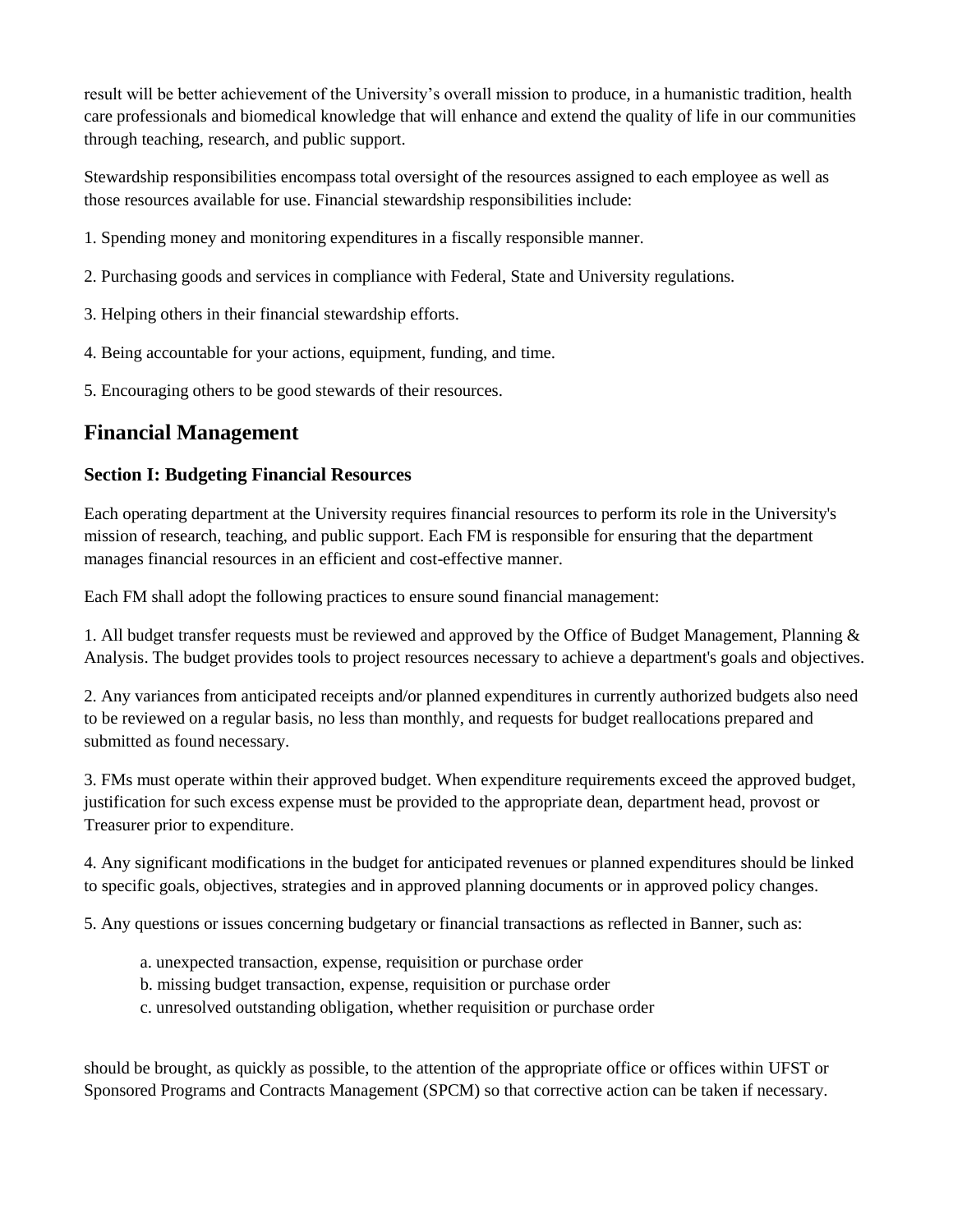#### **Section II: Preparing and Reviewing Budgetary and Financial Transactions**

Transactions require authorization of management. No FM should have complete control over all processing functions for any financial transaction; therefore, functional responsibilities should be separated. The separation of duties means that a mistake (careless or deliberate) is unlikely to be made without being discovered by another person. Prescribed policies should be followed in managing the people who carry out the responsibilities in each area.

A minimum of two people are preferred to process each financial transaction. The first person (Preparer - usually a department support person) enters information about the transaction, and the second person (Approver - usually the FM) reviews each financial transaction to ensure that the Preparer has properly completed the proper paperwork. Both a Preparer and Approver should be involved in each budgetary or financial transaction.

Procedures for review should include the following:

a. Preparer and Approver are designated at the fund/department level by the appropriate Dean, Director, or FM.

b. FM should also periodically review Banner for accurate and timely data entry of information.

#### 1. A Preparer must:

- a. understand the University systems and know the justification of each transaction;
- b. enter accurate data into all fields on a transaction document or application system screen;
- c. record an accurate and thorough explanation of each transaction;
- d. ensure that the proper financial accounting numbers (FOAPAL) are entered;
- e. be aware of and understand all relevant University policies and regulatory and other requirements;

f. resolve any questions that come to mind during the completion of any transaction or that are raised via on-line edits and related messages; and

g. forward the completed transaction, with any supporting documents, to an authorized Approver.

- 2. An Approver must:
	- a. inspect each transaction to ensure the Preparer properly fulfilled his or her responsibilities;
	- b. ensure that each transaction complies with policy, regulatory, and other requirements;

c. resolve any concerns of the approver that arise concerning a transaction, or ensure the transaction is reversed until the questions are resolved;

d. notify UFST if the Approver will be absent from work for an extended period of time, so security access may be changed; and

e. notify UFST when the Approver is returning from an extended absence.

#### **Section III: Purchasing**

Acquisitions will be conducted on an open and competitive basis without favoritism to obtain maximum value for each purchase.

1. All expenditures must comply with applicable Federal and California regulatory and legal requirements as well as University policy. Budgetary authority to make purchases from departmental budgets is granted via the Banner on-line requisition process or the appropriate signature on manual requisition forms.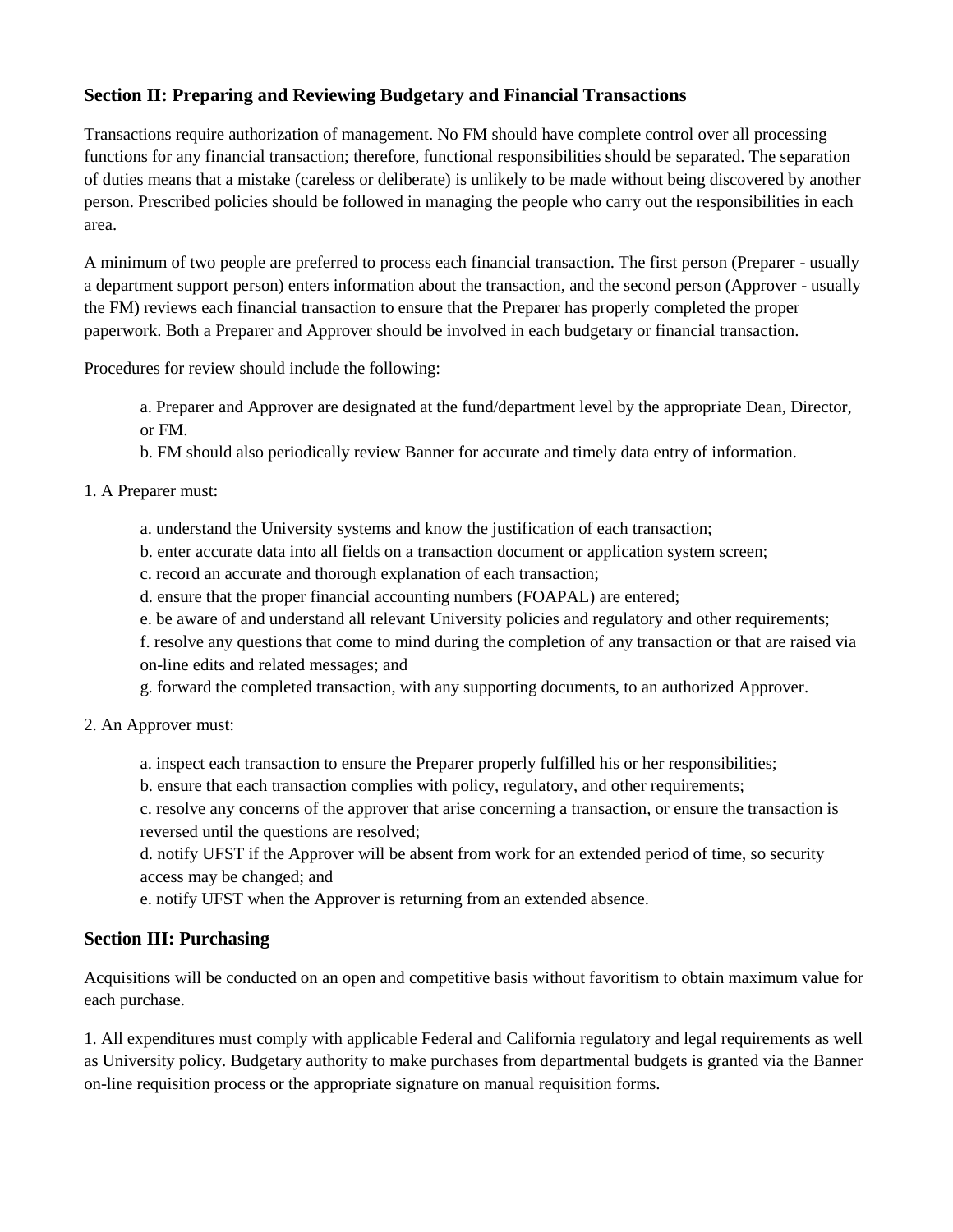2. When the dollar amount of an expenditure is under the University's \$5,000 threshold, the FM are authorized by delegation to authorized said commodities or services. **\***Purchases greater than \$5,000 must have three formal bids.

3. FM's shall not divide requirements in order to keep the amount under the \$5,000.00 benchmark, thereby avoiding the required competitive bid requirement. In the case of similar and related items, the dollar limits apply to the total cost (shipping included, taxes excluded) rather than the cost of any single item.

4. Orders received that have not followed the prescribed purchasing procedure will require additional information depicting why procedures were not followed. Any person who makes unauthorized purchases shall be personally responsible for payment of all charges incurred.

5. If questions arise, contact the purchasing department.

## **Departmental Computing Responsibilities and Acquiring Computing Equipment and Information Systems**

If a department is developing or acquiring computer hardware and software, all Federal, State, and University requirements must be followed. Please contact the University's Information Technology Services department for assistance. The FM shall also contact Facilities when expanding current utility, space, and environmental requirements. Departments planning significant purchases, development, or modification of existing systems must ensure these meet University standards for disaster recovery and business continuity.

# **Human Resources Management**

#### **Section I: Human Resources Processes**

Generally the FM has ultimate responsibility for compliance with all Federal, State and University Human Resources policies with respect to all position and employee actions under his/her department and/or divisional supervision. This responsibility cannot be delegated and includes:

- 1. Establishing Positions
- 2. Recruitment & Selection
- 3. Classification and Salary Administration
- 4. Equal Employment Opportunity and Unlawful Workplace Harassment

Consult with Human Resources to determine the best approach to recognize permanent significant job change, resolve bona fide inequitable salary relationships, and/or respond to unique labor market conditions.

- 5. Grievance
- 6. Performance Management
- 7. Leave
- 8. Workers Compensation
- 9. Exit Interviews (in conjunction with HR)
- 10. Temporary Agency Services
- 11. Personal Service and Certified Services Rendered Temporary Contracts

a. Submit complete, accurate, and timely data to Human Resources on temporary employees who will provide services to the University based on a Certified Services Rendered or Personal Services. Contracts require approval prior to the start of the temporary work to be performed.

b. Determine whether individuals are to be considered temporary employees or independent contractors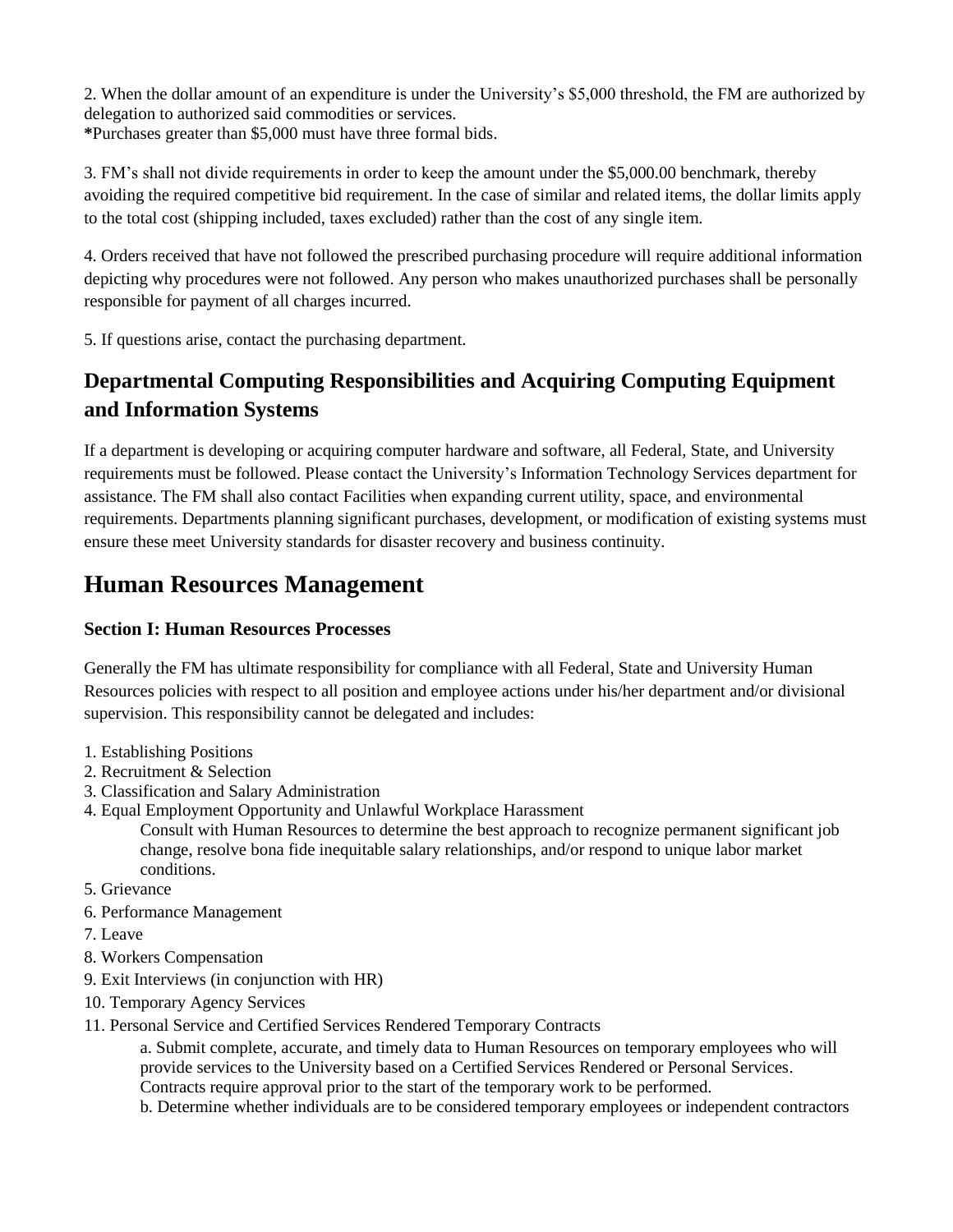for tax purposes.

c. Consult with Human Resources as needed to ensure eligibility for employment.

12. Personnel Records

Adhere to confidentiality and do not disclose employee information that is not subject to public disclosure.

13. Conflicts of Interest

Comply with requirements on the University policy for Conflicts of Interest

### **Section II: Training and Development**

FM shall provide leadership and support to employees in developing their skills to maximize their potential in their current position and to provide for potential advancement to more responsible positions that are consistent with the objectives of the University.

## **Accountability/Compliance**

Every employee who conducts personnel and financial transactions that affect University funds must comply with all applicable laws, regulations, and special restrictions. To ensure compliance, each FM shall adopt the following practices:

### **Section I: Financial Compliance**

1. Departments will conduct transactions within University guidelines, which are in compliance with applicable financial reporting requirements, including the Generally Accepted Accounting Principles (GAAP).

2. FM's over Federal funds must adhere to Office of Management and Budget Circulars (OMB) and/or Federal Acquisition Regulations (FAR). Two primary OMB circulars are:

a. OMB Circular A-21, [http://www.whitehouse.gov/omb/circulars/a021/a21\\_2004.html,](http://www.whitehouse.gov/omb/circulars/a021/a21_2004.html) provides the cost principles for educational institutions. These principles define allowable costs as those, which are reasonable, allocable, consistently treated, and in conformance with any special limitations. Circular A-21 also defines direct vs. indirect costs, and provides guidelines for calculating F&A (indirect) costs; and b. OMB Circular A-110, [http://www.whitehouse.gov/omb/circulars/a110/a110.html,](http://www.whitehouse.gov/omb/circulars/a110/a110.html) provides uniform administrative requirements for grants and other agreements with institutions of higher education, including financial reporting requirements.

#### **Section II: Safeguarding University Assets**

University assets must be safeguarded from loss or unauthorized use. Each FM must comply with policies created to provide adequate safeguards that include the following:

1. All cash, checks, or cash equivalents collected and all change funds are processed and managed in compliance with the requirements of the University policies.

2. Access to any forms or on-line systems that can be used to alter financial balances are restricted by financial system security to employees who require such access to perform their University duties.

3. Actual physical verifications of departmental assets must be inventoried and accounted for and any discrepancies must be accounted for within 30 days. Each department's assets of designated value are required to be properly described and accounted for in the Fixed Asset System.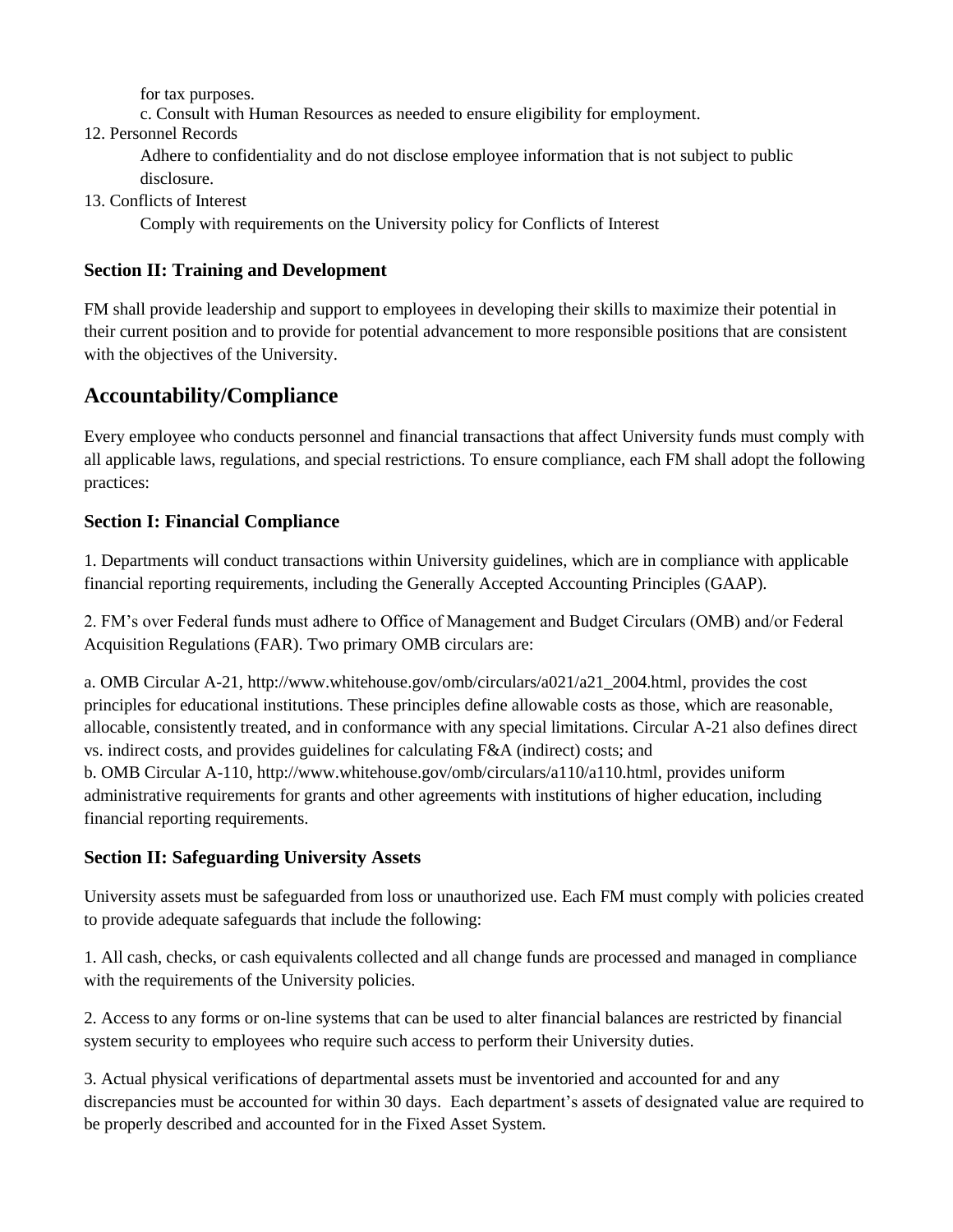#### **Section III: Tax Laws and Regulations**

1. Use Tax on certain purchase transactions is required by the State Board of Equalization and must be paid on acquisitions used by the University. Otherwise, departments that purchase items for resale must charge sales tax and properly account for sales tax collected. Contact UFST for a resale license.

2. Income-producing activities that constitute a regularly-carried-on trade or business that is not related to the furtherance of educational activities are subject to income tax. Consequently, employees who are engaged in such activities must:

a. maintain information that supports whether or not a particular activity is subject to income tax;

b. notify the UFST of any potentially income taxable activities; and

c. account for all taxable income earned in an income-producing fund established by the UFST, which is responsible for the actual completion of the Form 990-T, Exempt Organization Business Income Tax Return.

3. Federal and State income taxes are assessed on each University employee's base salary and wages, supplemental pay, undocumented reimbursements, and various allowances (such as car and housing) in accordance with the Internal Revenue Code and California Revenue and Taxation Code.

4. Payments for consulting, commission, rents, and royalties, etc. must be reported to IRS as taxable income to the recipient. FM's must provide tax identification numbers and addresses when processing these types of payment transactions.

### **Section IV: Reporting Misuse of University Property**

Employees who receive any information or evidence of possible misuse of University property are required to report such information or evidence to their immediate or appropriate supervisor, as soon as possible, but not later than three days from the receipt of the information or evidence.

#### **Section V: External Audits and External Audit Findings**

Immediately upon learning that any external audit or review related to the University in any manner will be performed in their department the FM of the department to be audited or reviewed must provide written notification of the details to UFST. If prior notice is not given, then UFST must be notified as soon as the initial contact is established with the external auditors. The FM of the department audited or reviewed should contact UFST as soon as they are aware of any audit findings or possible audit findings.

#### **Section VI: Records Retention**

The records of the University may be disposed of only pursuant to law or ordinance or in connection with the transaction of official business by any agency.

#### **Section VII: Consequences**

If any FM violates this policy, the supervisor of the FM shall ensure that the FM is held accountable by addressing the FM's violation firmly and in a timely manner with a disciplinary response that is appropriate depending on the severity of the violation(s). Disciplinary responses may range from confronting the FM with a verbal warning up to and including termination of the FM's employment. A progressive disciplinary plan is suggested as means of administering due process.